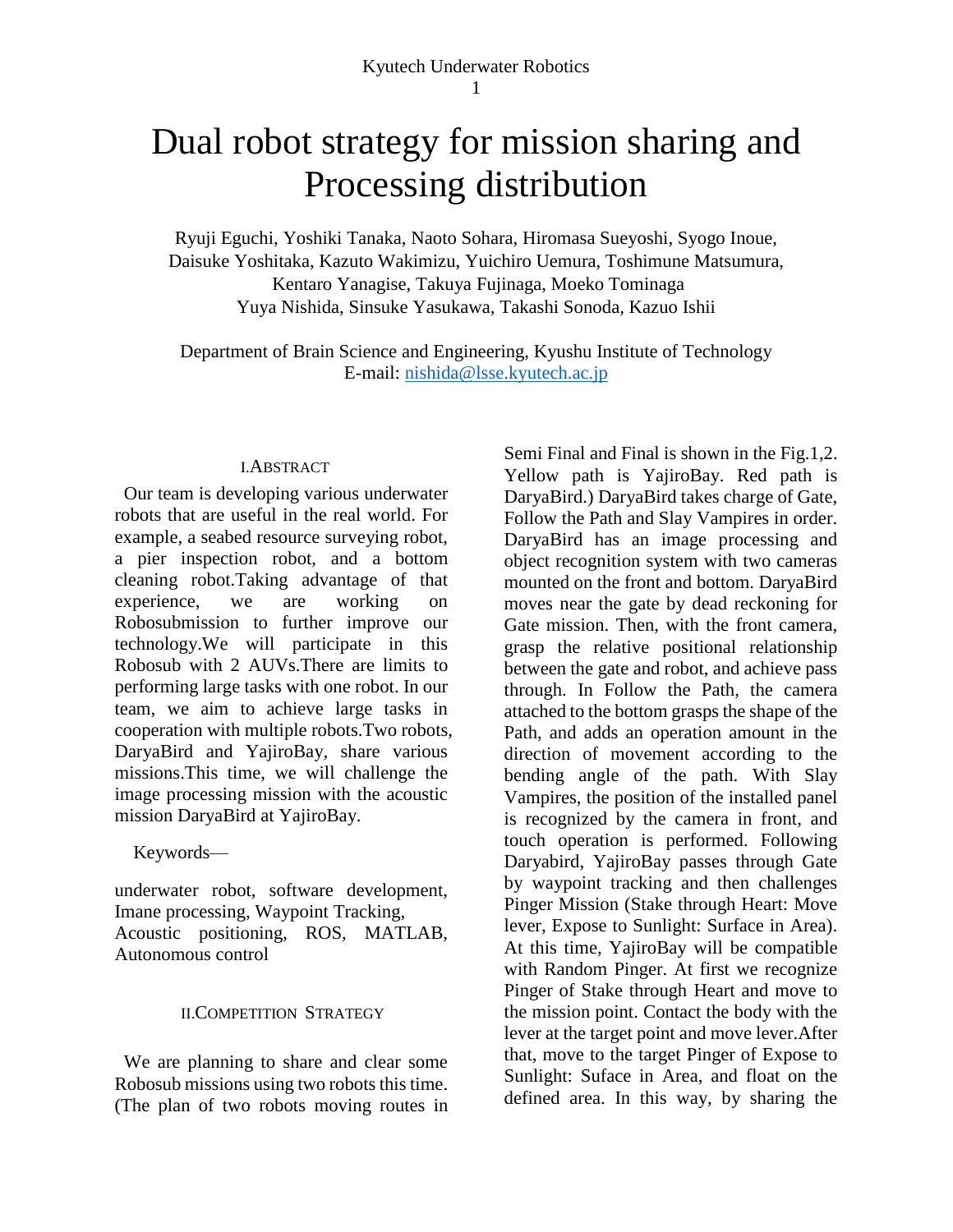mission task with two robots, time saving, battery saving, and load balancing of CPU processing are realized.



Fig.1 Two robots moving routes in Semi Final



Fig.2 Two robots moving routes in Final

#### Ⅲ.BEHICLE DESIGN

#### *A. DaryaBird*

DaryaBird(Fig.3) is an AUV developed at Kyushu Institute of Technology. DaryaBird is controlled using an orientation sensor, depth sensor, DVL, and camera. DaryaBird is a combination of 4 hulls and 6 thrusters in an aluminum frame body. The hulls are the largest main hull installed at the upper part of the robot, the battery hull installed at the lower front, the sensor hull installed at the lower rear, and the camera hull installed below the sensor hull. . The main hull is

equipped with a PC and a front camera, the battery hull is equipped with a battery, the sensor hull is equipped with a DVL, and the camera hull is equipped with a downward camera. The thruster is arranged to be capable of omnidirectional movement and yaw rotation. The body can change the combination of the aluminum frame, and has a specification that can change the shape according to the mission.



Fig.3 DaryaBird

Next, we show the system configuration of DaryaBird (Fig.4).Simulink 1 communicates with a GNAS sensor, which is an IMU, in Sensor Information. This is an item newly added this year. In the next Simulink 1 (Sensor Information), depth information is acquired from the velocity ground and depth sensors from the DVL, and sensor fusion is performed based on them. Simulink 2 (Thruster Control) controls the thruster from the target value and the current location. Simulink 3 (Image Processing) performs image processing according to the mission. Simulink Sim 4 (Behavior Selection) autonomously determines robot behavior during competition. Simulink 5 (Check the standard problem) is a file that describes calibration data and initial settings.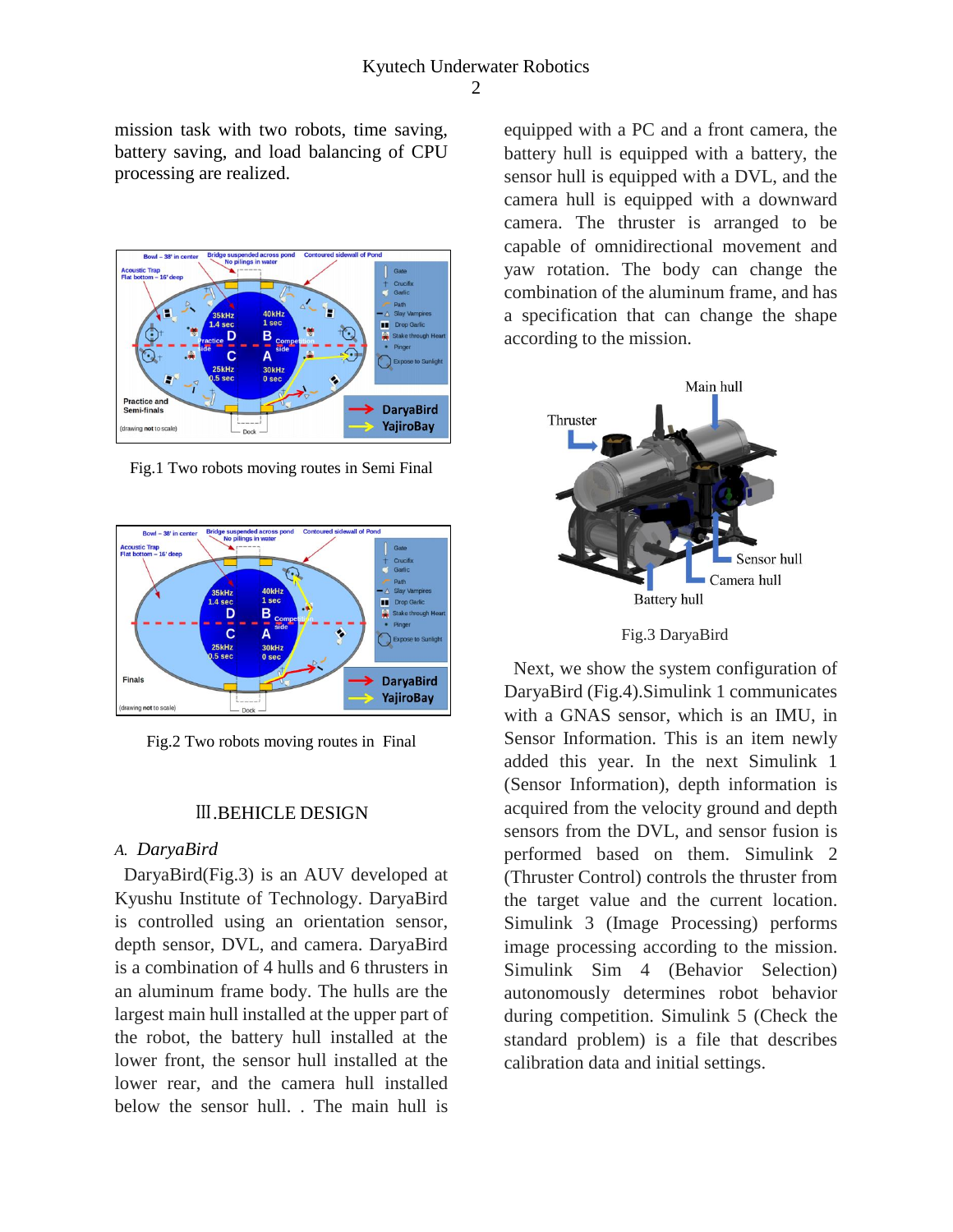3



Fig.4 DaryaBird system configuration

#### *B. YajiroBay*

YajiroBay(Fig.5) is an AUV developed at Kyushu Institute of Technology, similar to DaryaBird. YajiroBay is controlled using an orientation sensor, depth sensor, DVL, and acoustic positioning device. The YajiroBay consists of three hulls, six thrusters, a DVL, an acoustic positioning sensor, and a floating body combined with an aluminum frame. The robot's system is integrated into a large red main hull located at the center, and two hulls, a communication hull and an acoustic hull, installed at the top of the robot are connected. The thrusters have the same arrangement as DaryaBird. An acoustic positioning sensor for acoustic measurement is placed in front of the robot. Because of the module configuration that assumes floating is to be changed, the floating position can be easily changed.

#### Fig.5 YajiroBay

Dveloped acoustic positioning device (Fig.6) is an SSBL method that acquires the pinger sound (eg, 40 kHz) of a specific pinger installed in water and calculates the position and orientation from the time difference. The sound from Pinger arrives at the four MEMS microphones in the hydrophone. The distance and direction are estimated from the time difference when the MEMS microphone is reached. The configuration of the acoustic positioning device is as follows.

Hydrophones are used to fix MEMS microphones and to protect them from water. The MEMS microphone uses a jelly-like, water-resistant tough polymer resin called Jellafin, so that the sound impedance (1.48 x 106 [kgm-2s-1]) in water matches. Sound signal processing performs AD conversion with ReSpeaker 4-Mic Array for Raspberry Pi installed in Raspberrypi 3B, and analyzes the data using a program written in python. These are housed in the sound system dedicated hull.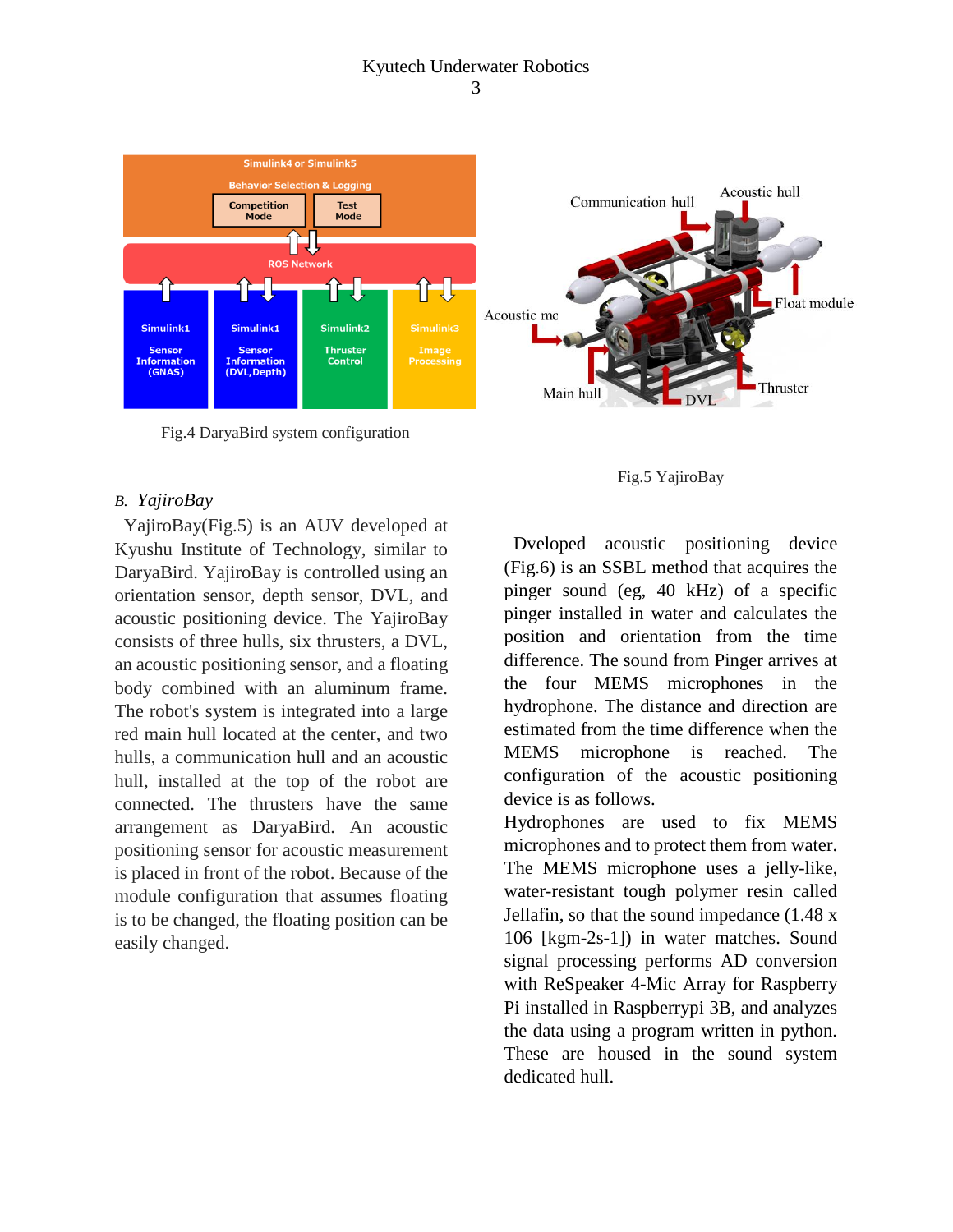4





#### Ⅳ.RIMENTAL RESULTS

We conducted multiple movement control experiments for both DaryaBird and YajiroBay in the simple swimming pool at the Kyutech Wakamatsu Campus and the 25 m swimming pool at the Kyutech Iizuka Campus.For DaryaBird, please refer to the test results of TDR up to last year, since there has been no significant change in mobility control algorithm since last year. For YajiroBay, we newly built a self-location calculation program for movement control with ROS. And in the experiment, the calculated 3D information was recorded as LOG. By combining Yaw calculated from a 9-axis sensor, X, Y plane position calculated from the velocity of DVL, and Z height information, it was confirmed that values could be acquired in real time as threedimensional Odometry. The following Fig.7 is a view showing odometry in Rviz. We plan to use this 3D odometry as the current value to control the position. Evaluation experiments on acoustic positioning and image processing have not been performed sufficiently.



Fig.7 Odometry display in Rviz

#### Ⅴ.CKNOWLEDGEMENTS

We would like to thank professor Ishii, assistant professor Nishida, associate professor Yasukawa, and associate professor Sonoda. We especially would like to thank assistant professor Nishida, who gave us various advice, and supported by experiment in pool. This team supported by Kyutech  $\cdot$ Meisenkai student project grant.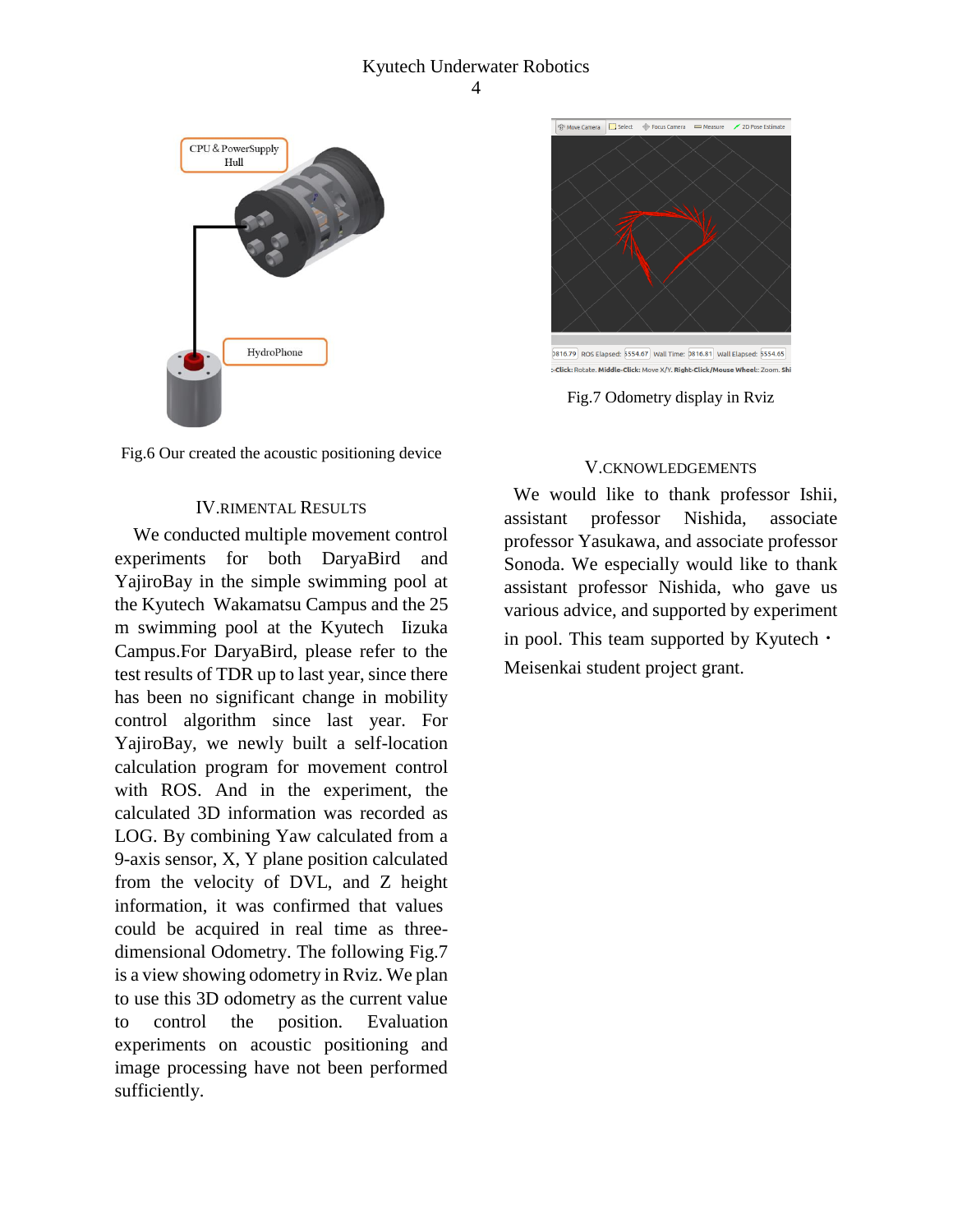#### Ⅵ.REFERENCES

- [1] W. Hori, R. Satoh, S. Nam, J. Ahn, N. Fujii, K. Matsuoka, Y. Soejima, Y. Takemura and K. Ishii, "An AUV Platform for Robot Behavior Development: Twin-Robot "DaryaBird "and "OCTA ", and Their' Mission Strategy," AUVSI&ONR' s 17th Annual RoboSub Competition, 2014.
- [2] S. Hidaka, S. Kawashima, S. Nam, N. Fujii, R. Nakanishi, Y. Soejima and K. Ishii, "System Design and Hardware Development of Autonomous Underwater Robot "DaryaBird"," AUVSI&ONR' s 18th Annual RoboSub Competition, 2015.
- [3] R. Nakanishi, J. Ahn, K. Suzuki, Y. Soejima, K. Masuda and Y. Nishida, "System Design and Hardware Development of Autonomous Underwater Robot "DaryaBird"," AUVSI&ONR' s 19th Annual RoboSub Competition Journal Paper, 2016.
- [4] Marine Acoustics Society of Japan, "Kaiyou Onkyo no kiso to ouyou,"2004.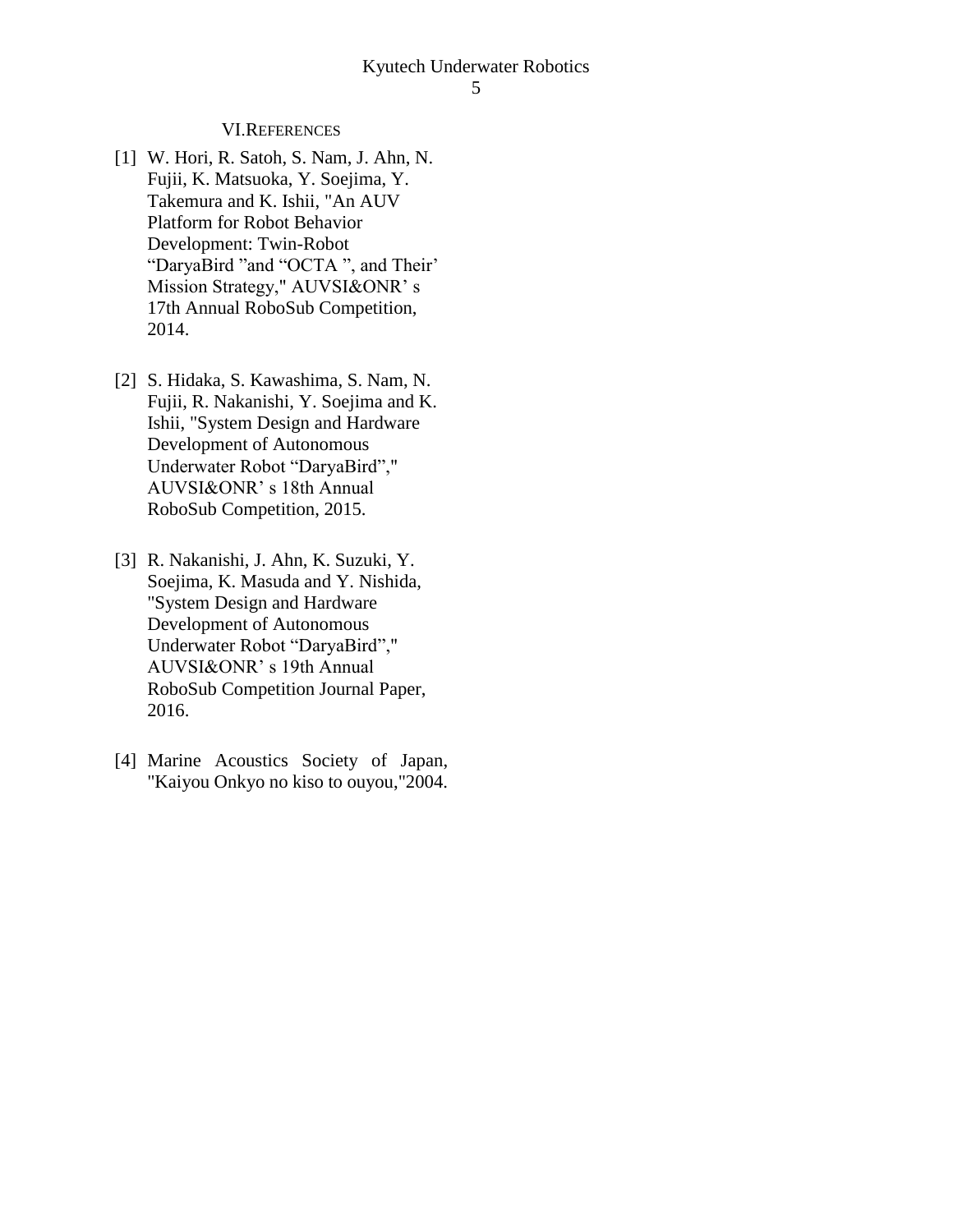6

AppendixA

| <b>Subjective Measures</b>                                 |                                   |                  |                   |  |  |  |
|------------------------------------------------------------|-----------------------------------|------------------|-------------------|--|--|--|
|                                                            |                                   | <b>Expected</b>  | <b>Points</b>     |  |  |  |
|                                                            | <b>Maximum Points</b>             | <b>Points</b>    | <b>Scored</b>     |  |  |  |
| <b>Utility of team website</b>                             | 50                                | 50               |                   |  |  |  |
| <b>Technical Merit (from journal paper)</b>                | 150                               | 150              |                   |  |  |  |
| <b>Written Style (from journal paper)</b>                  | 50                                | 50               |                   |  |  |  |
| <b>Capability for Autonomous Behavior (static judging)</b> | 100                               | 100              |                   |  |  |  |
| <b>Creativity in System Design (static judging)</b>        | 100                               | 100              |                   |  |  |  |
| <b>Team Uniform (static judging)</b>                       | 10                                | 10               |                   |  |  |  |
| <b>Team Video</b>                                          | 50                                | 50               |                   |  |  |  |
| <b>Pre-Qualifying Video</b>                                | 100                               | 0                |                   |  |  |  |
| <b>Discretionary points (static judging)</b>               | 40<br>40                          |                  |                   |  |  |  |
| <b>Total</b>                                               | 650                               | 550              |                   |  |  |  |
|                                                            |                                   |                  |                   |  |  |  |
|                                                            | <b>Performance Measures</b>       |                  |                   |  |  |  |
|                                                            | <b>Maximum Points</b>             | 4591.36          |                   |  |  |  |
| <b>Weight</b>                                              | See Table 1 / Vehicle             |                  | (DB)1.76 (YB)39.6 |  |  |  |
| Marker/Torpedo over weight or size by <10%                 | minus 500 / marker                | $\bf{0}$         |                   |  |  |  |
| <b>Gate: Pass through</b>                                  | 100                               | 100              |                   |  |  |  |
| <b>Gate: Maintain fixed heading</b>                        | 150                               | 150              |                   |  |  |  |
| <b>Gate: Coin Flip</b>                                     | 300                               | $\bf{0}$         |                   |  |  |  |
| <b>Gate: Pass through 60% section</b>                      | 200                               | 0                |                   |  |  |  |
| <b>Gate: Pass through 40% section</b>                      | 400(DB/YB)<br>400                 |                  |                   |  |  |  |
| <b>Gate: Style</b>                                         | $+100 (8x max)$                   | 0                |                   |  |  |  |
| <b>Collect Pickup: Crucifix, Garlic</b>                    | 0<br>400 / object                 |                  |                   |  |  |  |
| Follow the "Path" (2 total)                                | 200<br>100 / segment              |                  |                   |  |  |  |
| <b>Slay Vampires: Any, Called</b>                          | 300<br>300, 600                   |                  |                   |  |  |  |
| <b>Drop Garlic: Open, Closed</b>                           | 700, 1000 / marker (2 + pickup)   | 0                |                   |  |  |  |
| <b>Drop Garlic: Move Arm</b>                               | 400                               | $\bf{0}$         |                   |  |  |  |
| Stake through Heart: Open Oval, Cover Oval, Sm Heart       | 800, 1000, 1200 / torpedo (max 2) | $\mathbf 0$      |                   |  |  |  |
| <b>Stake through Heart: Move lever</b>                     | 400                               | 400              |                   |  |  |  |
| Stake through Heart: Bonus - Cover Oval, Sm Heart          | 500                               | 0                |                   |  |  |  |
| <b>Expose to Sunlight: Surface in Area</b>                 | 1000                              | 1000             |                   |  |  |  |
| <b>Expose to Sunlight: Surface with object</b>             | 400 / object                      | 0                |                   |  |  |  |
| <b>Expose to Sunlight: Open coffin</b>                     | 400                               | $\mathbf 0$      |                   |  |  |  |
| <b>Expose to Sunlight: Drop Pickup</b>                     | 200 / object (Crucifix only)      | 0                |                   |  |  |  |
| <b>Random Pinger first task</b>                            | 500                               | 500              |                   |  |  |  |
| <b>Random Pinger second task</b>                           | 1500                              | 1500             |                   |  |  |  |
| <b>Inter-vehicle Communication</b>                         | 1000                              | $\mathbf 0$      |                   |  |  |  |
| Finish the mission with T minutes (whole + factional)      | <b>Tx100</b>                      | <b>Undecided</b> |                   |  |  |  |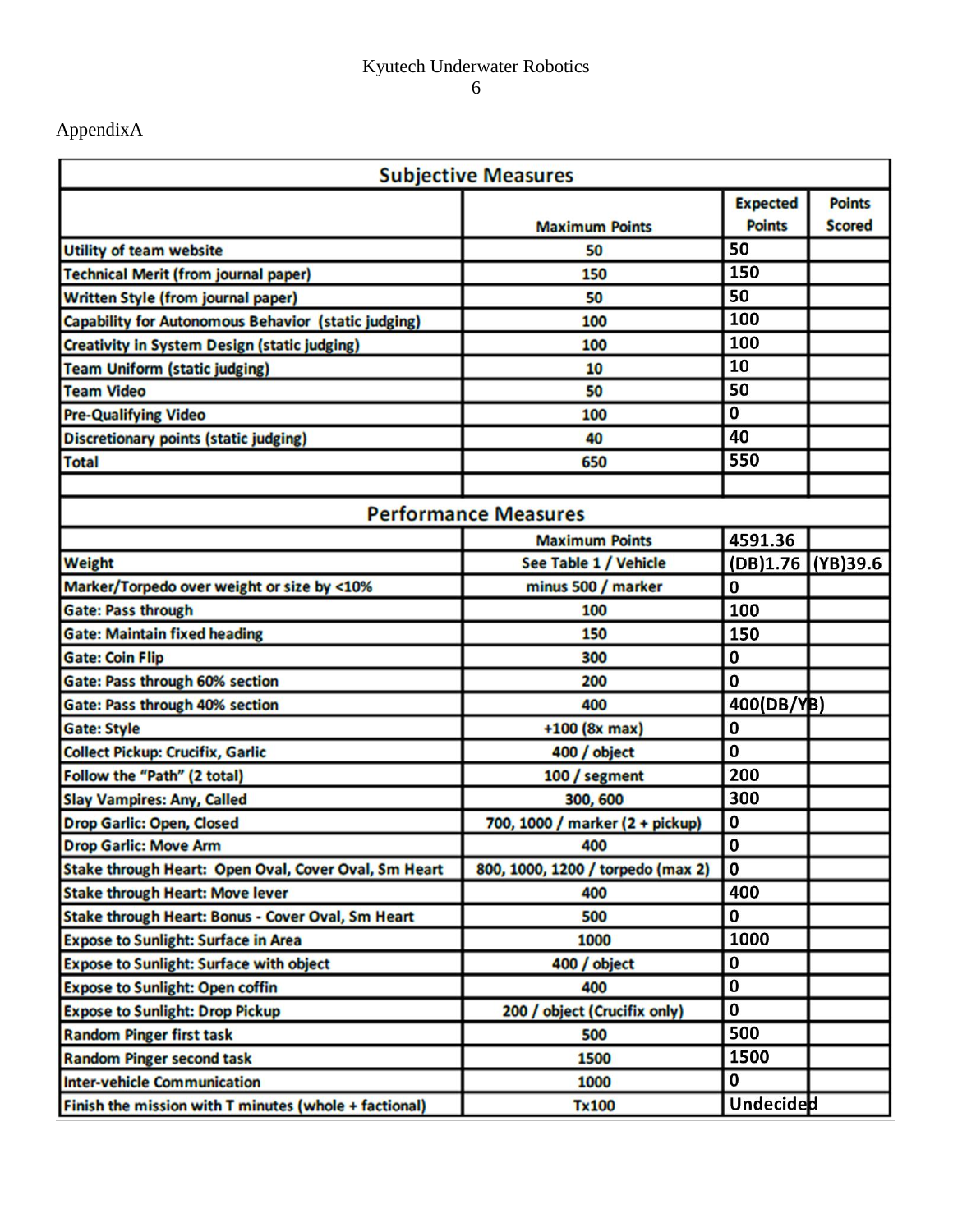#### 7

## AppendixB\_DaryaBird

| Component                            | <b>Vendor</b>               | Model/Type                  | <b>Specs</b>                       | Cost(if new) |
|--------------------------------------|-----------------------------|-----------------------------|------------------------------------|--------------|
| <b>Buoyancy Control</b>              |                             | VINICON $T2 * 5$            |                                    |              |
| Frame                                | <b>MISUMI</b>               | $HFSB5 - 2020$              | Aluminum                           |              |
| <b>Waterproof Housing</b>            |                             |                             | Aluminum Acrylic Max. Depth: 50[m] |              |
| <b>Waterproof Connectors</b>         | <b>Fischer Connectors</b>   |                             |                                    |              |
| <b>Thrusters</b>                     | Seabotix/RoboPlusHIBIKINO   | BRD150/HIBIKINO Thruster    | 110[W]/90[W]                       |              |
| <b>Motor Control</b>                 | Dimension Engineering       | Sabertooth                  |                                    |              |
| <b>High Level Control</b>            | <b>INNINGS</b>              | ix-5050                     | Intel i7 RAM16GB SSD 128GB         |              |
| <b>Actuators</b>                     |                             |                             |                                    |              |
| <b>Propellers</b>                    |                             |                             |                                    |              |
| <b>Battery</b>                       | <b>SHORAI</b>               | LFX09A2-BS12/LFX14A2-BS12   | LiFePO4(12[V]9[Ah]/12[V]14[Ah])    |              |
| <b>Converter</b>                     |                             |                             |                                    |              |
| <b>Regulator</b>                     |                             |                             |                                    |              |
| <b>CPU</b>                           | Intel                       | i7 IvyBridge                |                                    |              |
| <b>Internal Comm Network</b>         | Ethernet                    |                             |                                    |              |
| <b>External Comm Interface</b>       | <b>Buffalo</b>              | BMC-GT-S10K/WB              | Optical communication(IEEE802.3ah) |              |
| <b>Programming Language 1</b>        | MathWorks                   | Matlab Simulink             |                                    |              |
| Programming Language 2               | <b>ROS</b>                  | ROS(Python)                 |                                    |              |
| <b>Compass</b>                       | PNI                         | <b>TCM-XB</b>               |                                    |              |
| <b>Inertial Measurment Unit(IMU)</b> | <b>TKK</b>                  | <b>GNAS CSM-MG100</b>       |                                    |              |
| Doppler Velocity Log(DVL)            | Teledyne Explorer           |                             |                                    |              |
| Camera(s)                            | Logicool                    | Logicool HD Pro Webcam C920 | Full HD 1080p                      |              |
| <b>Hydrophones</b>                   |                             |                             |                                    |              |
| Manipulator                          |                             |                             |                                    |              |
| Algorithms: vision                   |                             | Matlab Simulink             |                                    |              |
| Algorithms: acoustics                |                             |                             |                                    |              |
| Algorithms: localization and mapping |                             | Matlab Simulink             |                                    |              |
| Algorithms:autonomy                  |                             | Matlab Simulink             |                                    |              |
| Open source software                 |                             |                             |                                    |              |
| Team size (number of people)         | Kyutech underwater Robotics | <sup>16</sup>               |                                    |              |
| <b>HW/SW</b> expertise ratio         | Kyutech underwater Robotics | 7:5                         |                                    |              |
| <b>Testing time: simulation</b>      |                             |                             |                                    |              |
| <b>Testing time: in-water</b>        |                             |                             |                                    |              |